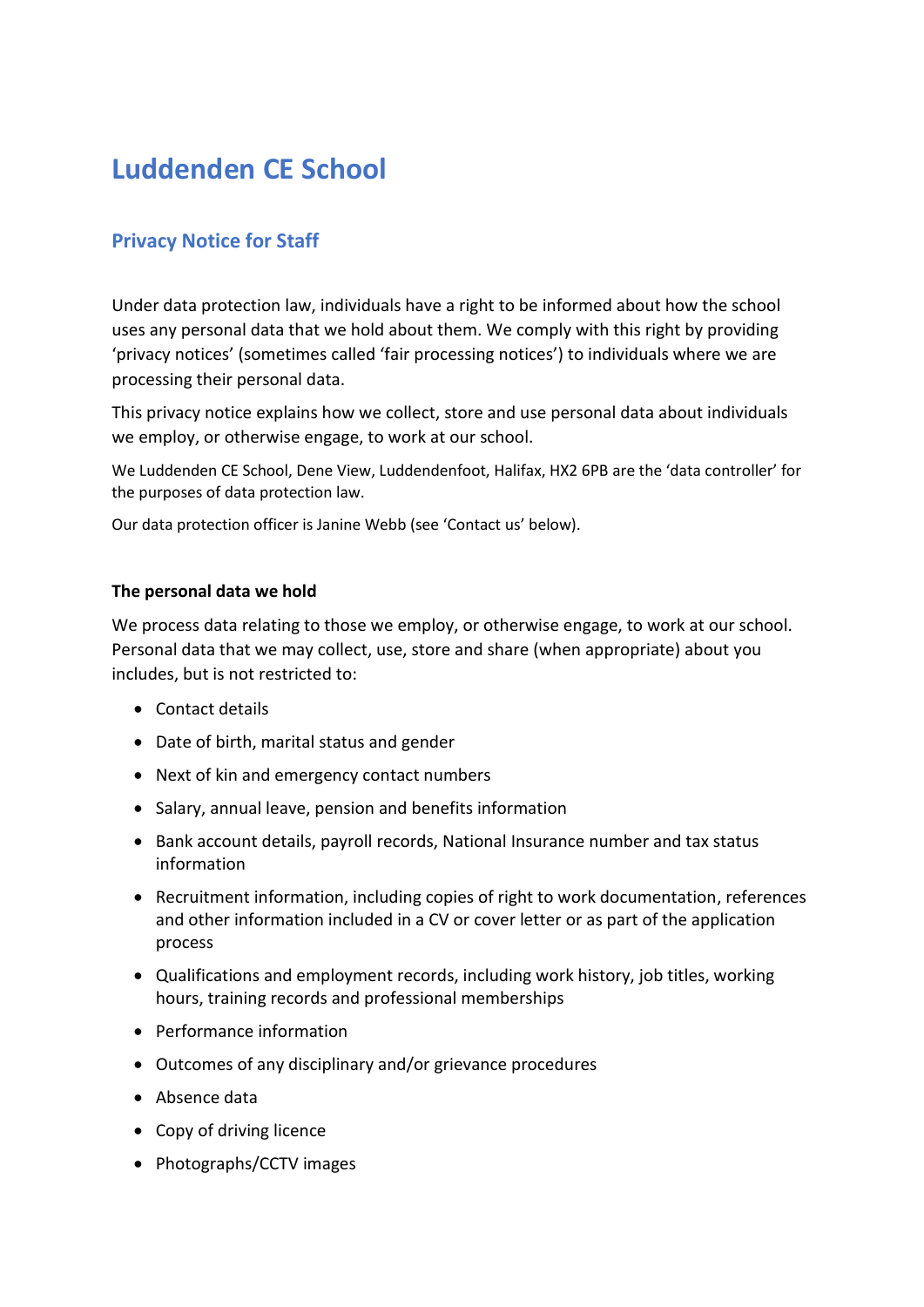• Data about your use of the school's information and communications system

We may also collect, store and use information about you that falls into "special categories" of more sensitive personal data. This includes information about (where applicable):

- Race, ethnicity, religious beliefs, sexual orientation and political opinions
- Trade union membership
- Health, including any medical conditions, and sickness records

## **Why we use this data**

The purpose of processing this data is to help us run the school, including to:

- Enable you to be paid
- Facilitate safe recruitment, as part of our safeguarding obligations towards pupils
- Support effective performance management
- Inform our recruitment and retention policies
- Allow better financial modelling and planning
- Enable ethnicity and disability monitoring
- Improve the management of workforce data across the sector
- Support the work of the School Teachers' Review Body

## **Our lawful basis for using this data**

We only collect and use personal information about you when the law allows us to. Most commonly, we use it where we need to:

- Fulfil a contract we have entered into with you
- Comply with a legal obligation
- Carry out a task in the public interest

Less commonly, we may also use personal information about you where:

- You have given us consent to use it in a certain way
- We need to protect your vital interests (or someone else's interests)
- We have legitimate interests in processing the data

Where you have provided us with consent to use your data, you may withdraw this consent at any time. We will make this clear when requesting your consent, and explain how you go about withdrawing consent if you wish to do so.

Some of the reasons listed above for collecting and using personal information about you overlap, and there may be several grounds which justify the school's use of your data.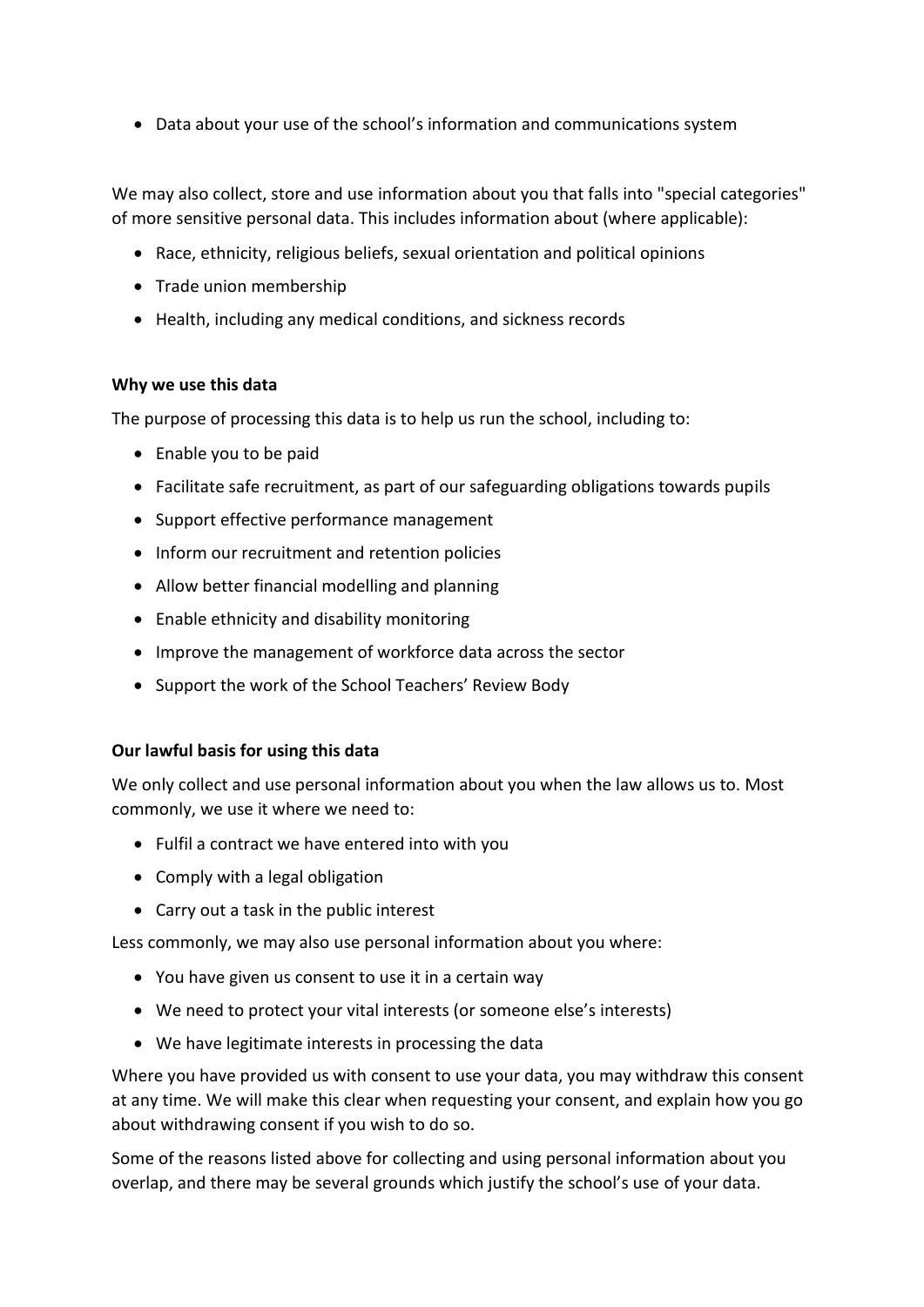Where we process special category data we will identify both a lawful basis and a separate condition for processing under UK GDPR Article 9.

## **Collecting this information**

While the majority of information we collect from you is mandatory, there is some information that you can choose whether or not to provide to us.

Whenever we seek to collect information from you, we make it clear whether you must provide this information (and if so, what the possible consequences are of not complying), or whether you have a choice.

## **How we store this data**

We create and maintain an employment file for each staff member. The information contained in this file is kept secure and is only used for purposes directly relevant to your employment.

Once your employment with us has ended, we will retain this file and delete the information in it in accordance with our record retention schedule/records management policy.

A copy of our record retention schedule/records management policy is available on the school website.

## **Data sharing**

We do not share information about you with any third party without your consent unless the law and our policies allow us to do so.

Where it is legally required, or necessary (and it complies with data protection law) we may share personal information about you with:

- Our local authority to meet our legal obligations to share certain information with it, such as safeguarding concerns and [maintained schools only] information about headteacher performance and staff dismissals
- The Department for Education
- Your family or representatives
- Educators and examining bodies
- Ofsted
- Suppliers and service providers to enable them to provide the service we have contracted them for, such as payroll
- Financial organisations
- Central and local government
- Our auditors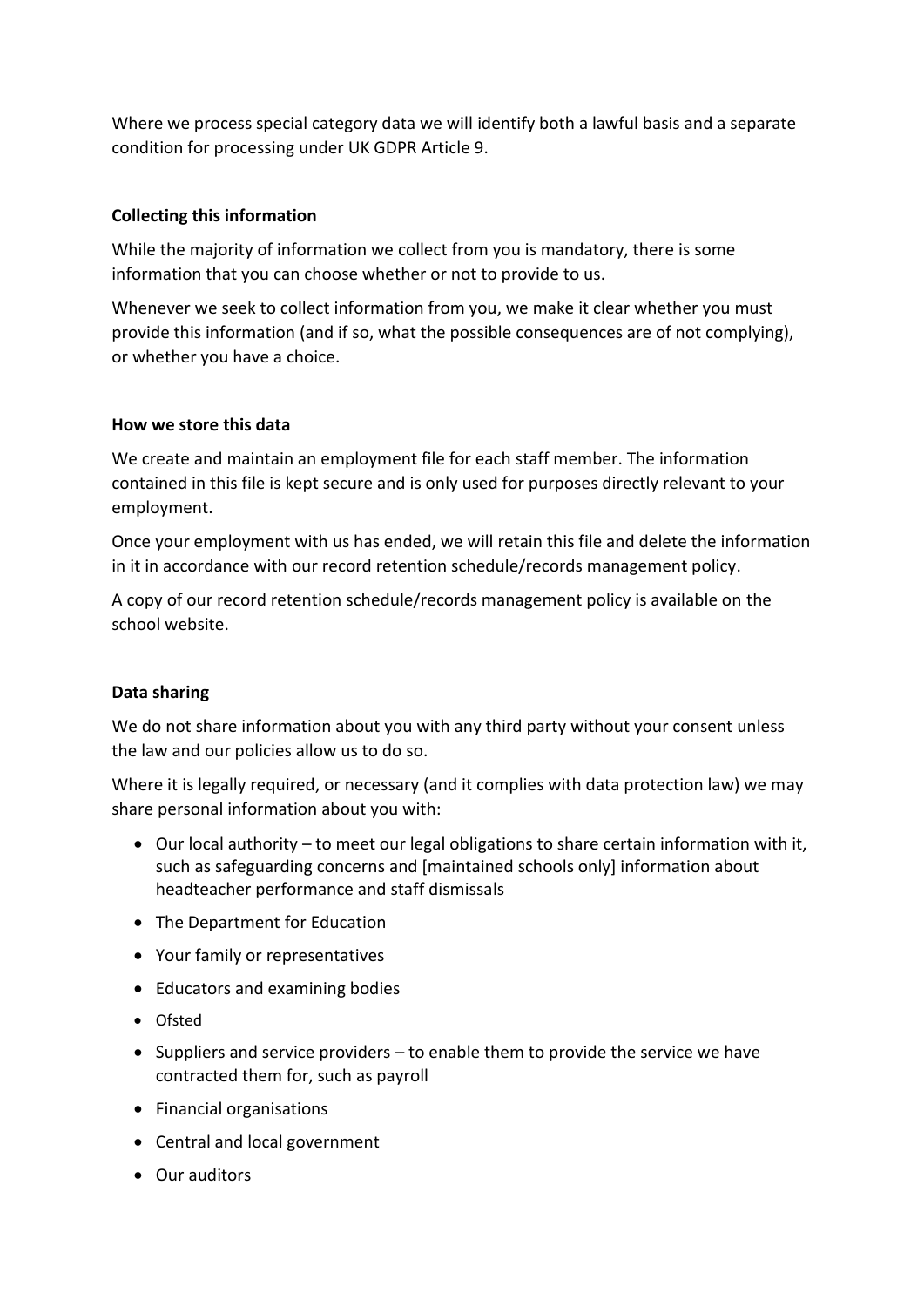- Survey and research organisations
- Trade unions and associations
- Health authorities
- Security organisations
- Health and social welfare organisations
- Professional advisers and consultants
- Charities and voluntary organisations
- Police forces, courts, tribunals
- Professional bodies
- Employment and recruitment agencies

#### **Transferring data internationally**

Where we transfer personal data to a country or territory outside the European Economic Area, we will do so in accordance with data protection law.

#### **Your rights**

#### **How to access personal information we hold about you**

Individuals have a right to make a **'subject access request'** to gain access to personal information that the school holds about them.

If you make a subject access request, and if we do hold information about you, we will:

- Give you a description of it
- Tell you why we are holding and processing it, and how long we will keep it for
- Explain where we got it from, if not from you
- Tell you who it has been, or will be, shared with
- Let you know whether any automated decision-making is being applied to the data, and any consequences of this
- Give you a copy of the information in an intelligible form

You may also have the right for your personal information to be transmitted electronically to another organisation in certain circumstances.

If you would like to make a request, please contact our data protection officer.

#### **Your other rights regarding your data**

Under data protection law, individuals have certain rights regarding how their personal data is used and kept safe. You have the right to: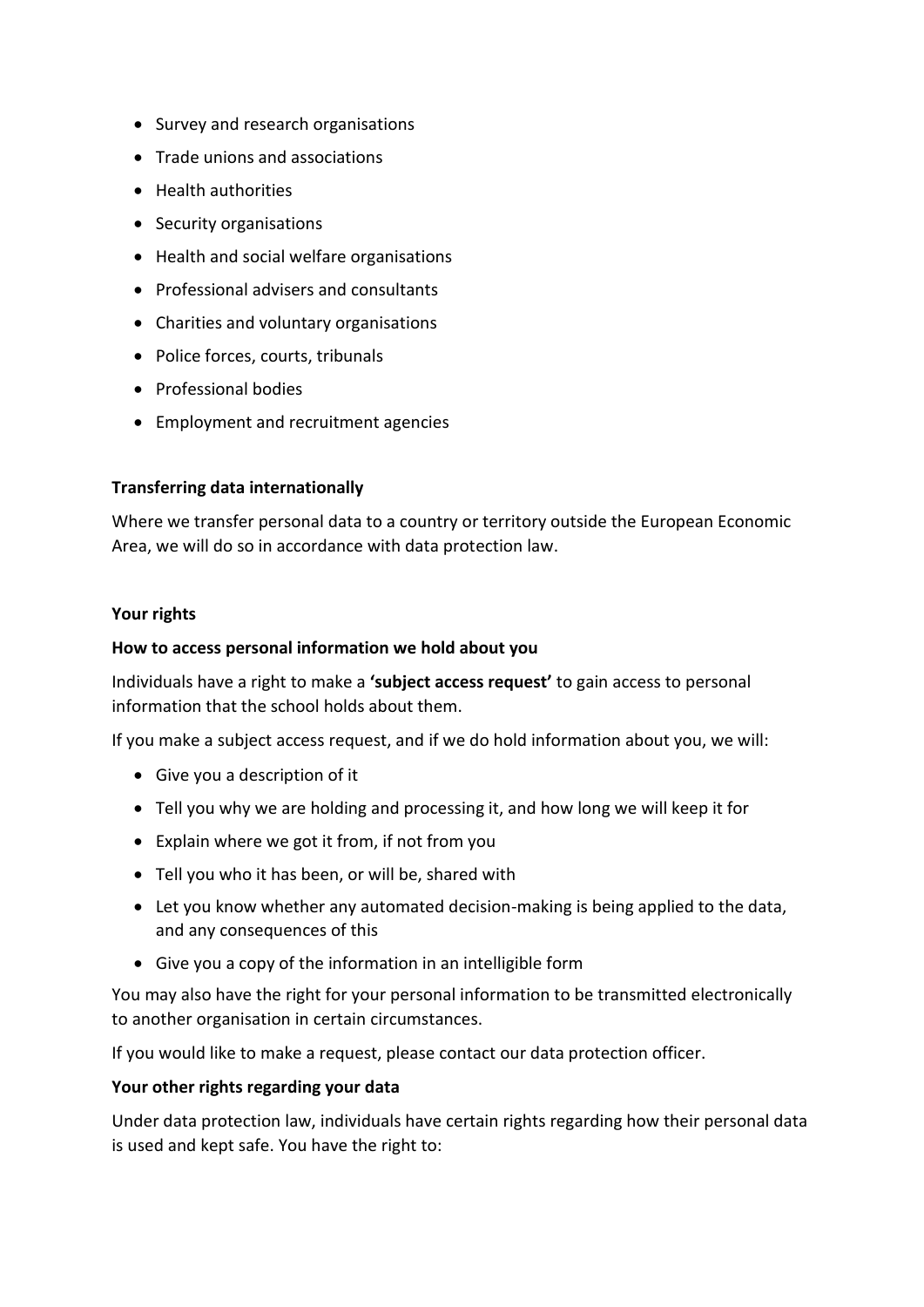- Object to the use of your personal data if it would cause, or is causing, damage or distress
- Prevent your data being used to send direct marketing
- Object to the use of your personal data for decisions being taken by automated means (by a computer or machine, rather than by a person)
- In certain circumstances, have inaccurate personal data corrected, deleted or destroyed, or restrict processing
- Claim compensation for damages caused by a breach of the data protection regulations

To exercise any of these rights, please contact our data protection officer.

## **Complaints**

We take any complaints about our collection and use of personal information very seriously.

If you think that our collection or use of personal information is unfair, misleading or inappropriate, or have any other concern about our data processing, please raise this with us in the first instance.

To make a complaint, please contact our data protection officer.

Alternatively, you can make a complaint to the Information Commissioner's Office:

- Report a concern online at<https://ico.org.uk/concerns/>
- Call 0303 123 1113
- Or write to: Information Commissioner's Office, Wycliffe House, Water Lane, Wilmslow, Cheshire, SK9 5AF

## **Contact us**

If you have any questions, concerns or would like more information about anything mentioned in this privacy notice, please contact our **data protection officer**:

• Janine Webb, Academy Business Manager, Scout Road Academy, Scout Road, Mytholmroyd, Hebden Bridge, HX7 5JR (01422 883327)

*This notice is based on the [Department for Education's model privacy notice](https://www.gov.uk/government/publications/data-protection-and-privacy-privacy-notices) for the school workforce, amended to reflect the way we use data in this school.*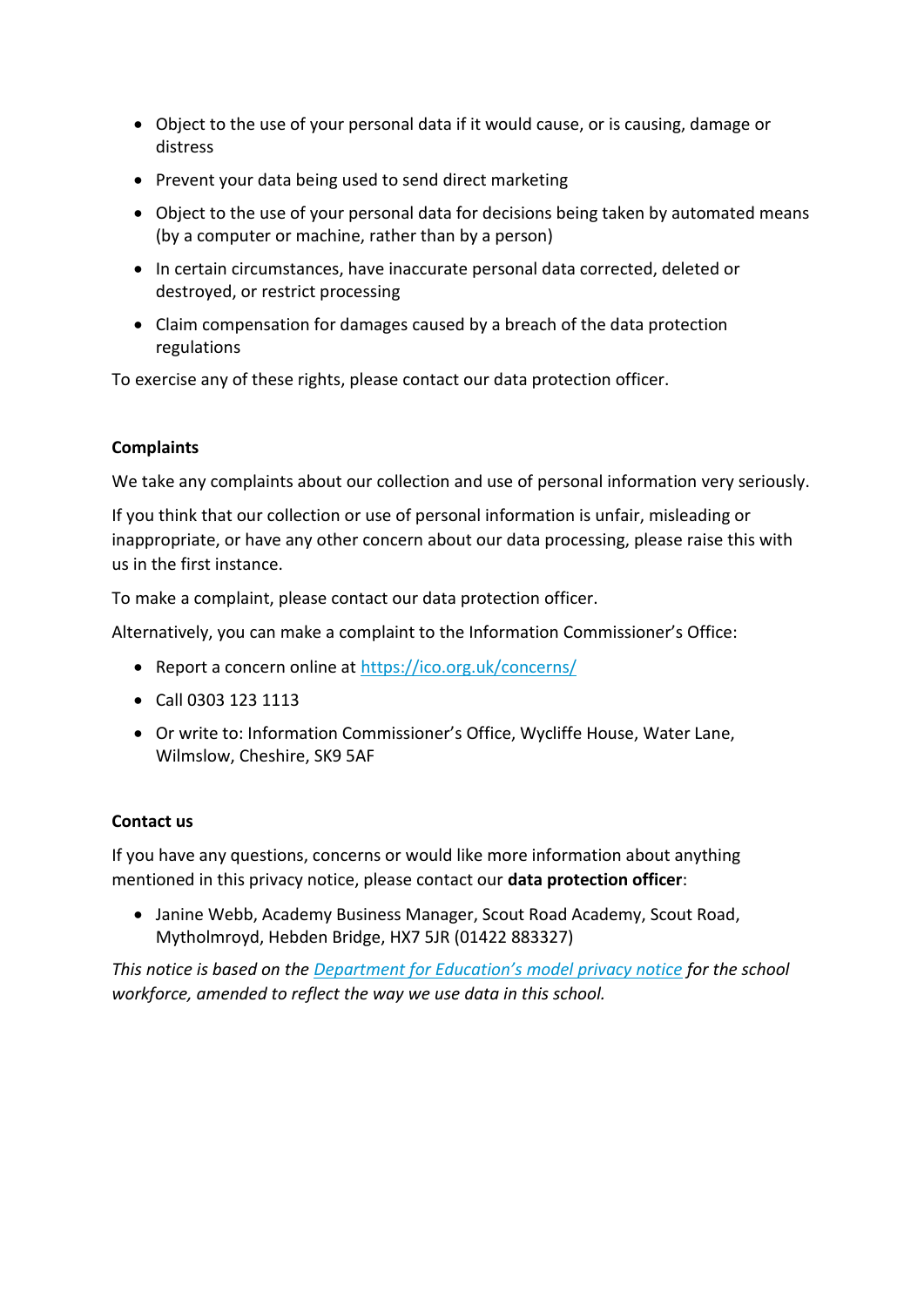#### **How government uses your data**

The workforce data that we lawfully share with the DfE through data collections:

- informs departmental policy on pay and the monitoring of the effectiveness and diversity of the school workforce
- links to school funding and expenditure
- supports 'longer term' research and monitoring of educational policy

## **Data collection requirements**

To find out more about the data collection requirements placed on us by the Department for Education including the data that we share with them, go to [https://www.gov.uk/education/data-collection-and-censuses-for-schools.](https://www.gov.uk/education/data-collection-and-censuses-for-schools)

## **Sharing by the department**

The Department may share information about school employees with third parties who promote the education or well-being of children or the effective deployment of school staff in England by:

- conducting research or analysis
- producing statistics
- providing information, advice or guidance

The Department has robust processes in place to ensure that the confidentiality of personal data is maintained and there are stringent controls in place regarding access to it and its use. Decisions on whether DfE releases personal data to third parties are subject to a strict approval process and based on a detailed assessment of:

- who is requesting the data
- the purpose for which it is required
- the level and sensitivity of data requested; and
- the arrangements in place to securely store and handle the data

To be granted access to school workforce information, organisations must comply with its strict terms and conditions covering the confidentiality and handling of the data, security arrangements and retention and use of the data.

## **How to find out what personal information DfE hold about you**

Under the terms of the Data Protection Act 2018, you're entitled to ask the Department:

- if they are processing your personal data
- for a description of the data they hold about you
- the reasons they're holding it and any recipient it may be disclosed to
- for a copy of your personal data and any details of its source